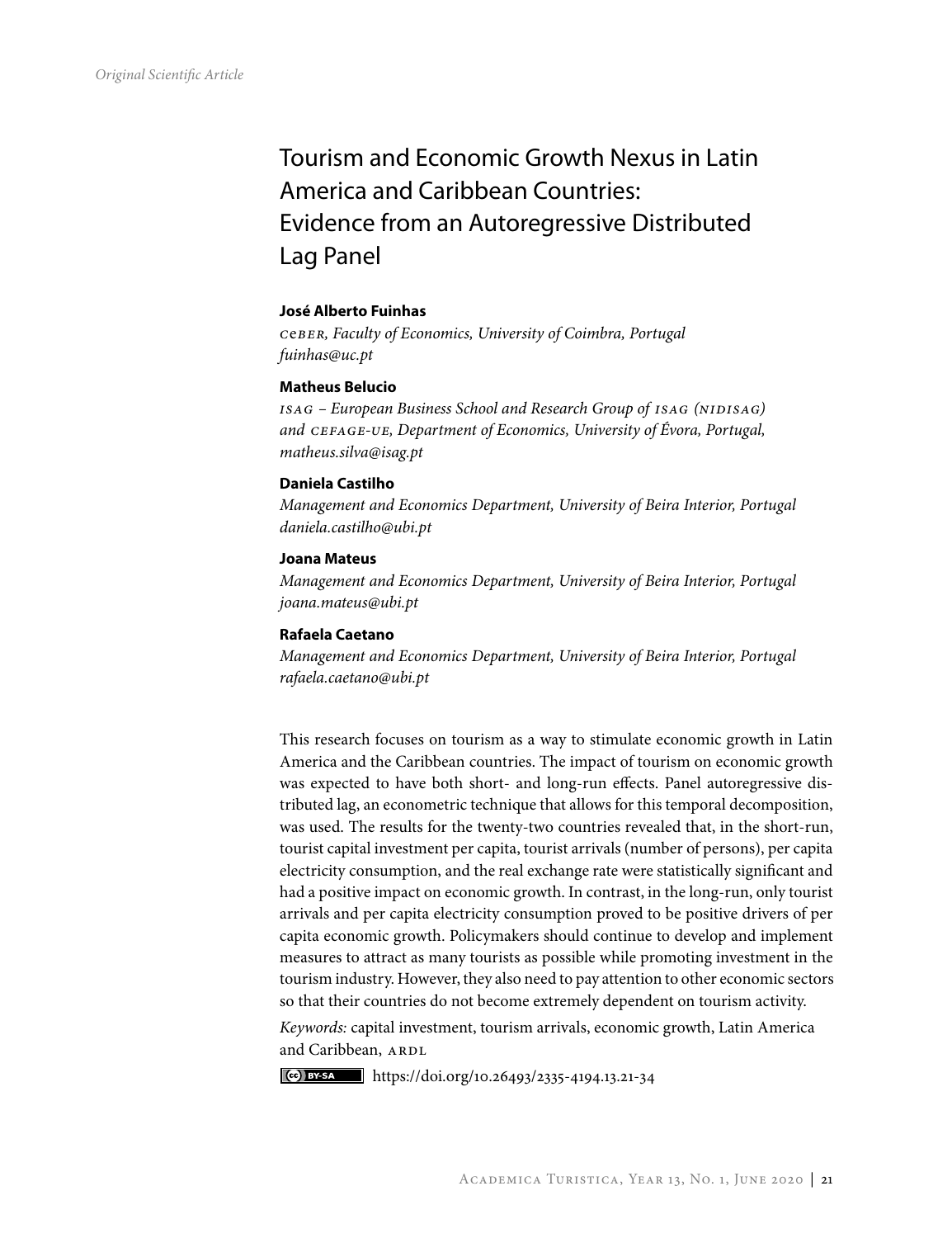## **Introduction**

Although the economic activity of Latin America and Caribbean countries is still recovering from the impacts of various economic and social crises, the International Monetary Fund (IMF) stated that after 2017 the region's economic growth increased by 1.3%, 1.6% in 2018, and 2019 it is expected to increase by 2.6% (International Monetary Fund, 2018). These results could mean that these countries can rapidly increase their growth rates. The primary motivation for the achievement of this study was the fact that tourism is a sector in development and has an essential role in the economic growth of this region. Thus, corroborating with World Travel Market (2018), the number of foreign tourists arriving in Latin America increased by 6% in the previous five years. Moreover, the World Travel and Tourism Council (2018) estimates point to the fact that the travel and tourism sector recently contributed to 15.2 of the Caribbean Gross Domestic Product, region which is included in the group of countries that we will use in our investigation.

Given the facts previously stated, the characteristics of this region and the particular interest points, tourism becomes quite relevant. Being a fast-growing sector, it is crucial to verify if more tourists and investment (as well as, their efficiency) lead to an increase in economic benefits of Latin American and Caribbean countries. Thus, this theme should continue to be studied.

The impact of tourism on economic growth is an extensively explored theme in the economic growth literature. However, few studies use panel methodology to study the impacts of this sector on the growth of the Latin America and Caribbean region.

In our study, we used 22 countries from the Latin America and Caribbean region, with annual data ranging from 1995 to 2014. The autoregressive distributed lag (ARDL) model was used in our empirical investigation mainly because it supports variables with different orders of integration and gives robust results with small samples. Though the ARDL model, we evaluate the impacts that tourism intensity and tourism capital investment have on the economic growth of Latin America and Caribbean countries on both the short and that long run. To reach this objective, we used

annual data on Gross Domestic Product per capita (GDPPC), which is our proxy for economic growth, and on tourism arrivals per capita (TAPC) and tourism capital investment per capita (TIPC) in order to represent the tourism sector.

The main goal of this study is to answer the central question: 'What are the impacts of tourism intensity and tourism capital investment on the economic growth of Latin America and Caribbean countries?' Given the central question of our study, we can construct the two following hypotheses.

- h1 Tourism intensity has a positive impact on economic growth, *given that it contributes to employment creation and stimulates the economic activity of the Latin America and Caribbean countries.*
- h2 Capital investment has a positive impact on economic growth, *given that it contributes to the construction of new infrastructure, technological progress, and innovation in Latin America and Caribbean countries.*

In this research, we will attempt to confirm (or not) the validity of these hypotheses as we simultaneously attempt to contribute to the enlargement of the literature on this field.

This study is organised as follows. The second section presents literature reviews about the tourismeconomic growth nexus. The third describes the data, methodology, and preliminary tests. The fourth section presents the results and discussion, and the fifth section concludes the study.

## **Literature Review**

In this section, essential aspects will be discussed in the literature on tourism economics, focusing on the way tourism relates to the economy and addressing specific aspects of tourism in the Latin American and Caribbean region.

# Revisiting Tourism and Economy

The relationship between tourism development and economic growth has been studied widely in recent years (e.g., Cannonier & Burke, 2019; Belucio et al., 2018; Brida, Lanzilotta & Pizzolon, 2016; Du et al.,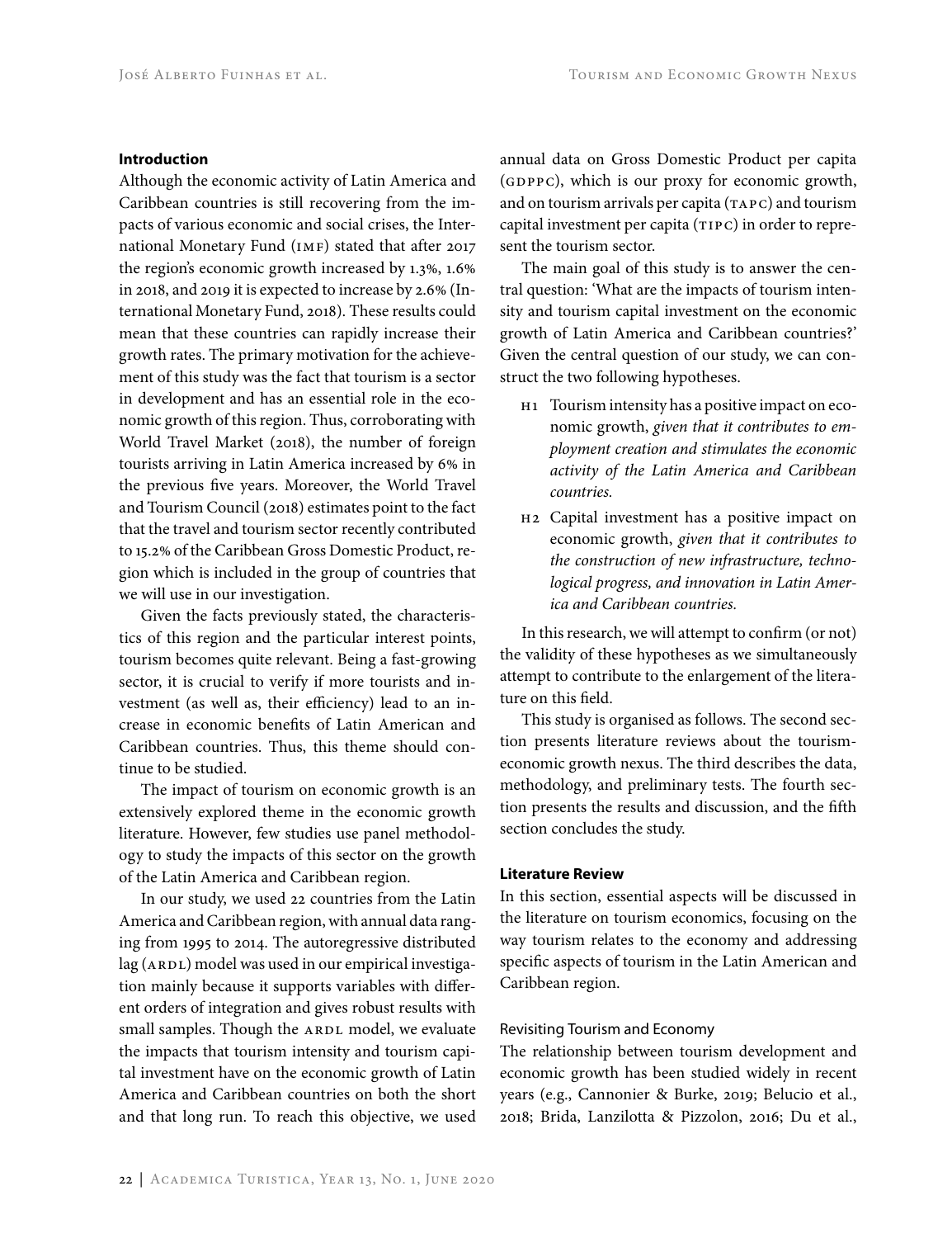2016; Cárdenas-García et al., 2015; Tugcu, 2014) given that the results from this relationship can help some countries to develop effective growth strategies for their economies.

The supply of foreign currency, the promotion of investment, in both infrastructure and human capital, and the jobs that this sector creates are some of the significant benefits from international tourism that can produce positive effects on a country's economic growth. Moreover, following Blake et al. (2016), tourism has an essential role on the increase of the average income of a country, as well as in the increase of both the efficiency and competitiveness of the economies.

Malta et al. (2019) analysed the context that enabled the creation of a vision that attributes to tourism the capacity to reduce poverty. According to the World Tourism Organization (2015), in 2014, one in every eleven jobs around the world was created by the tourism sector, which demonstrates the weight that this sector has on the worldwide economy.

Given the facts previously stated, it is natural that the relationship between tourism and growth has an extensive branch of literature about it. Lanza and Pigliaru (2000) were the pioneers of the investigation of the relationship between these two variables. In their work, they concluded that the countries specialised in tourism shared features, such as tourist destinations of small geographical size, where the average per capita income proliferated.

Moving forward, the analysis of the relationship between tourism and economic growth has at least four hypotheses that can be easily identified in the literature: growth hypothesis also called the tourism-led growth hypothesis (TLGH or TLG): conservation hypothesis; feedback hypothesis; and neutrality hypothesis (e.g., Dogru & Bulut, 2018). These hypotheses appear in the majority of the causality tests related to economic growth, mainly in energy economics. Nevertheless, this group of hypotheses can be reformulated and used in tourism analysis.

The TLGH, as the name implies, state that tourism development stimulates economic growth: the tourist arrivals and the revenues generated by the tourism sector have a positive impact on economic growth. This hypothesis is supported by the majority of the authors that focus their works on the assessment of this relationship (e.g., Shahzad et al., 2017; Tugcu, 2014; Husein & Kara, 2011; Cortes-Jimenez & Pulina, 2010).

Regarding the conservation hypothesis (e.g., Aslan, 2014; Payne & Mervar, 2010), while this hypothesis asserts that the economic output of a country can induce tourism development, it also suggests that deterioration on the economic performance of a country can significantly reduce its tourism demand.

Concerning the feedback hypothesis (e.g., Rivera, 2017; Al-mulali et al., 2014; Massidda & Mattana, 2013), it considers economic growth and tourism development to be complementary and strongly dependent. This hypothesis is the same as saying that economic growth promotes tourism development as well as the other way around.

Finally, the neutrality hypothesis (e.g., Katircioglu, 2009) suggests that there is no relationship between tourism development and economic growth: they are entirely independent. This hypothesis indicates that, for example, strategies for tourism development (e.g., investing in the tourism sector) do not produce direct effects on economic growth.

Besides these four hypotheses, there is an additional one: the curse hypothesis, or the beach disease effect (e.g., Holzner, 2011). This hypothesis can be defined as follows: countries in which the tourism sector plays a significant role in their economies (tourismdependent countries) tend to grow less than the others do.

Turning to the methodological part of the works on the tourism-growth nexus, in the literature, many variables were used as tourism proxies. The most commonly used are international tourism revenues (e.g., Durbarry, 2004; Balaguer & Cantavella-Jordà, 2002), number of tourist arrivals (e.g., Zortuk, 2009; Gunduz & Hatemi-J, 2005), tourism specialization (e.g., Algieri, 2006), tourism industries (e.g., Tang & Shawn, 2009), and tourism spending (e.g., Nissan et al., 2011), for example. As expected, the variable Gross Domestic Product is the one that researchers use the most often to measure economic growth.

Regarding the empirical methodologies that are used to investigate the relationship between tourism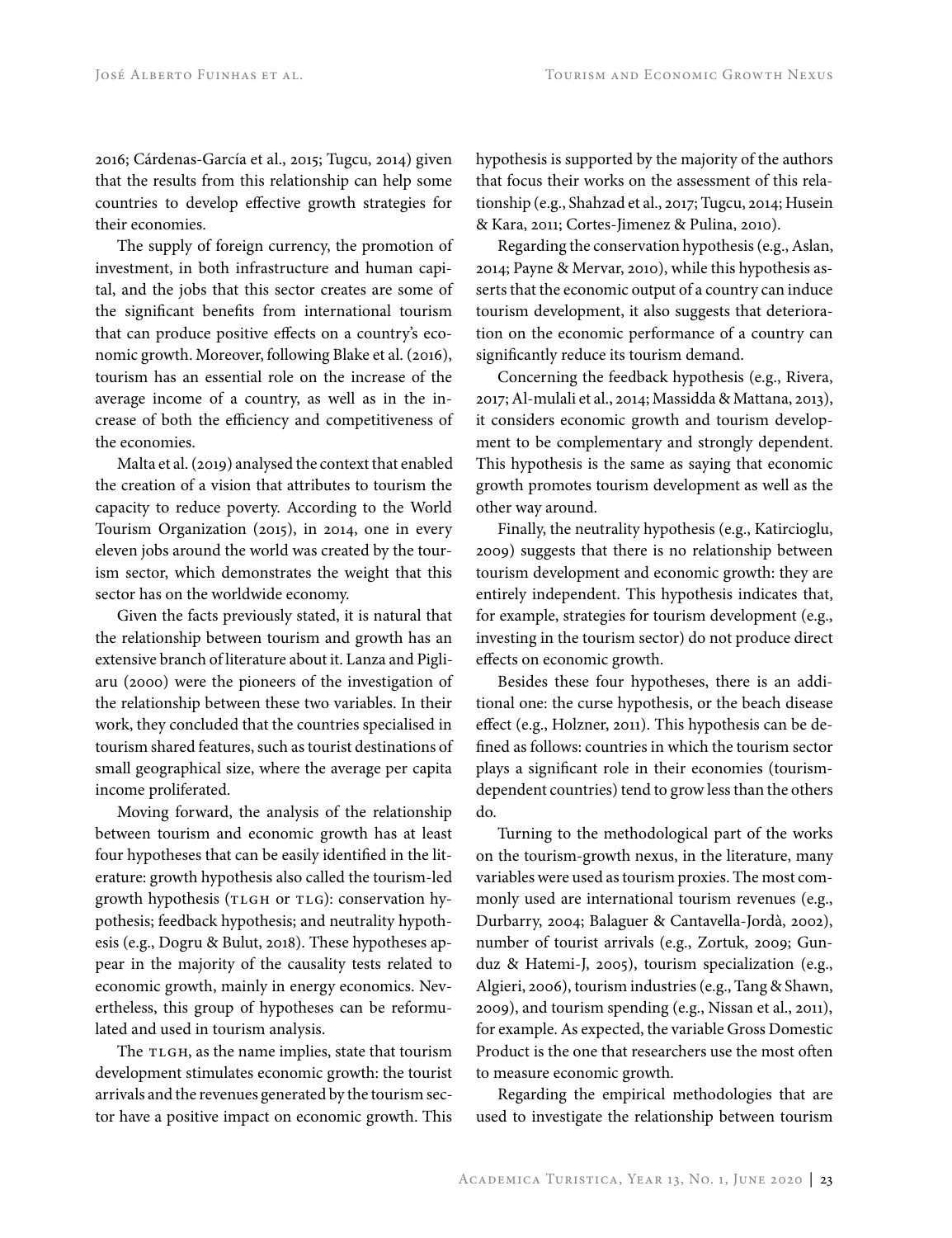and economic growth, it can be emphasized that they differ from author to author. However, there are two main methodological approaches: panel data estimations, and time-series estimations. Brida et al. (2016) made a detailed review of the empirical methods that were applied in the literature close to this theme, and their advantages and disadvantages.

The panel data models are frequently preferred because they allow doing a simultaneous analysis of the cross-sectional and temporal dimensions. The panel Granger causality techniques (e.g., Belucio et al., 2018; Al-mulali et al., 2014) and the autoregressive distributed lag model (ARDL) (e.g., Katircioglu, 2009) are some of the estimation methods that are more frequently used in this type of studies.

#### The Region

Latin America has been experiencing significant changes in recent decades (Bianchi et al., 2018). Tourism has grown in most Latin American and Caribbean countries. Researchers and policymakers have long recognised the significance of tourism to the Caribbean region (Cannonier & Burke, 2019)

The region has two of the seven natural wonders of the world, and three of the seven wonders of the modern world. Tourism in the region has diversified effects, whether micro or macroeconomics. Garza and Ovalle (2019) argue that tourism-driven development affects the spatial distribution of prices and increasing daily transportation difficulties.

Focusing on the Latin America and Caribbean countries (LAC), we can refer that for these countries the tourism literature is quite extensive (e.g., Belucio et al., 2018; Risso & Brida, 2008; Brida et al., 2008; Eugenio-Martin et al., 2004). The conclusions of the works focused on the relationship between tourism and growth in this region, or in some countries of the LAC, predominantly support the TLGH. Before we conclude, we also should refer that the reasons cited in the literature to the differences in the study's results are mainly the fact that authors usually apply different empirical methodologies, and chose different periods and samples to be analysed (e.g., Dogru & Bulut, 2018).

Even though most of the studies show that tourism development has positive impacts on the economic output of the countries, the results are far from conclusive, and for that reason, we support the idea that this relationship should continue to be extensively studied.

The assessment of the impacts that tourism have on growth is especially crucial for the case of Latin America and Caribbean countries because they have a set of characteristics (e.g., cultural and natural wealth) that make them a choice destination for tourists from all over the world. However, tourism safety in Latin America has not evolved to the same level in all Latin American countries (Maximiliano, 2014).

Some of the critical factors that can deter tourists from a destination are the security of the destination and the exchange rate. Regarding the safety of tourists in Latin America, the central issue is related to local crime (Maximiliano, 2014). However, the development of sound public regulation can generate economic growth and benefits for tourism agents, which is reflected in improvements for the population (Belucio et al., 2018) and tourists.

The exchange rate plays an essential role in the lives of underdeveloped or in the development of tourist destinations. The inflow of foreign capital is responsible for economic growth, but policymakers often neglect the exchange rate policies (Dogru et al., 2019), which can have a significant impact on the trade balance. It is also known that the real effective exchange rate has significant effects on economic growth (Lee & Chang, 2008) and that exchange variation can benefit or hurt a tourist destination.

# **Data and Methodology**

Our study is focused on the assessment of the impacts of tourism on the economic growth of a group of Latin America and Caribbean: Argentina, Bolivia, Brazil, Chile, Colombia, Costa Rica, Cuba, Dominican Republic, Ecuador, El Salvador, Guatemala, Haiti, Honduras, Jamaica, Mexico, Nicaragua, Panama, Paraguay, Peru, Trinidad and Tobago, Uruguay and Venezuela. For the present investigation, we will use annual data from 1995 to 2014. Both the time horizon and countries were chosen, given the available data. In this study, we used STATA 15.0 to perform our econometric analysis. In Table 1 the name, definition, and source of our variables are presented.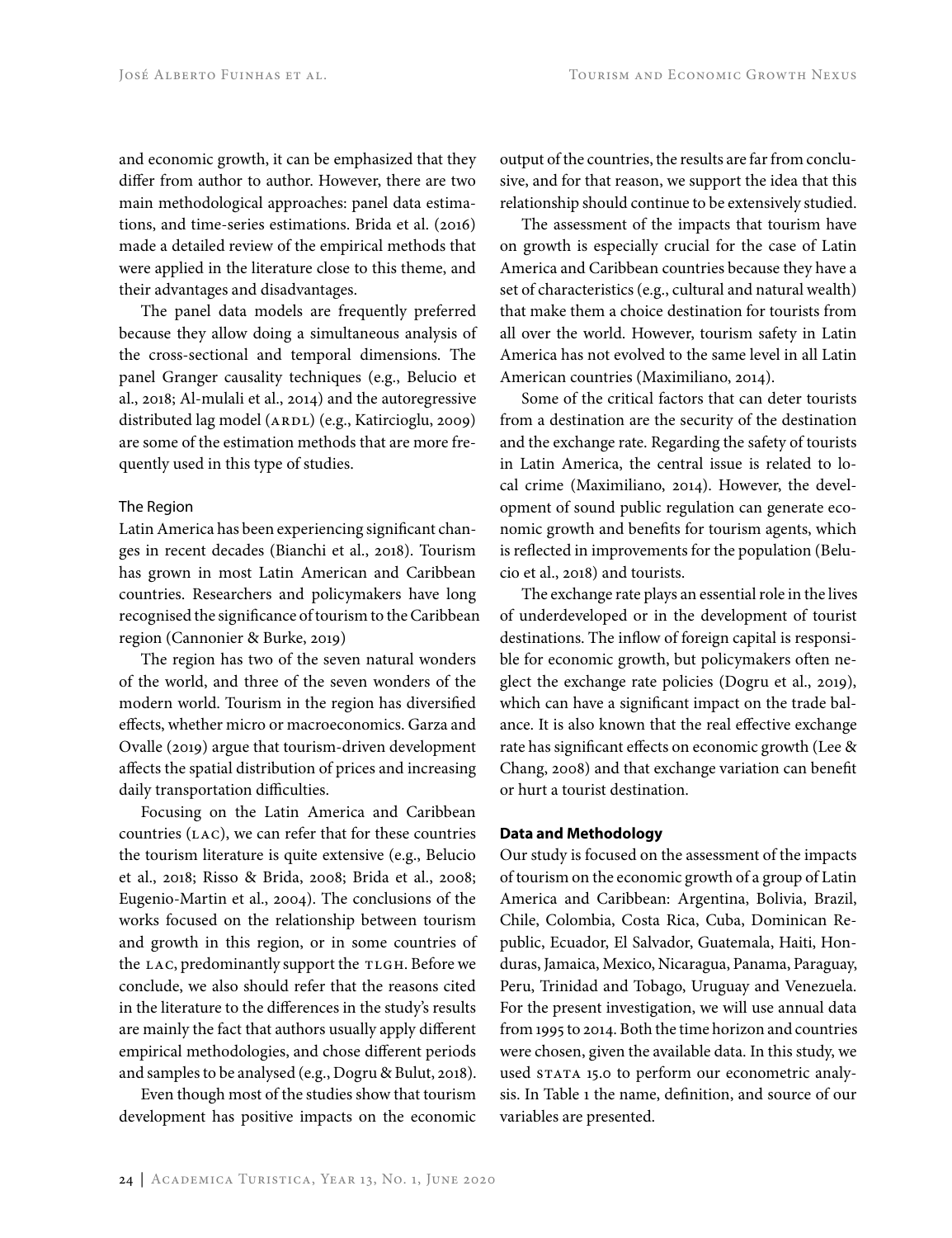*Table 1* Variables Description

|           | Variable Definition                                                       | Source                                           |
|-----------|---------------------------------------------------------------------------|--------------------------------------------------|
| GDP       | Gross Domestic Product in World Bank<br>a constant local currency<br>unit |                                                  |
| P         | The total population in the<br>total number of persons                    | World Bank                                       |
| EPC       | Electric power consumption World Bank<br>in Gwh                           |                                                  |
| <b>TA</b> | Tourism arrivals in the<br>number of persons                              | World Bank                                       |
| $GDP$ US  | Gross Domestic Product in<br>constant 2010 US\$                           | World Bank                                       |
| TI        | Capital Investment in a<br>constant local currency unit                   | World Travel &<br>Tourism Council                |
| TX        | Real exchange rate                                                        | Author's calcu-<br>lation from the<br>World Bank |

The dependent variable will be Gross Domestic Product in constant local currency (GDP), our proxy for economic growth.

To measure tourism intensity, the ratio of the tourism arrivals (TA), by the total population (P) was used. The tourism capital investment  $(TI)$ , which represents the capital investment spending by all industries directly involved in travel and tourism, is another of our interest variables and will also be divided by the total population (p). We choose the electric power consumption (epc) as our control variable because the energy use of a country is highly correlated with its economic growth (e.g., Santiago et al., 2020); furthermore, energy can contribute to the three dimensions of development: social, economic and human (e.g., Malaquias et al., 2019). The Gross Domestic Product was also retrieved in constant 2010 us\$, in order to calculate the real exchange rate  $(Tx)$  through the ratio of Gross Domestic Product in constant local currency by the Gross Domestic Product in constant 2010 us\$.

The transformation of the variables into per capita values is essential because it eliminates the dimensional distortions caused in the model's estimations by the variables in levels. GDP, EPC, TA, GDP\_US, and P, were all retrieved from the World Bank, while TI was retrieved from the World Travel & Tourism Council.

We will use the autoregressive distributed lag (AR-DL) model in the form of an Unrestricted Error Correction Mechanism (UECM). This methodology gives the dynamic effects of the variables, allowing us to make a distinction between the Granger causality in short and the long-run. Moreover, it is robust to the presence of endogeneity, and when a determined coefficient is statistically significant, it is equivalent to the Granger causality testing (Menegaki et al., 2017; Jouini, 2015). Additionally, it deals with cointegration and supports the inclusion of variables with different orders of integration  $(I(0), I(1))$ , and fractionally integrated variables) in the same estimation. The variables were transformed into natural logarithms ('L') and first differences ('D'). The  $ARDL$  model specification is the following:

$$
LGDPPC_{it} = \alpha_{1i} + \delta_{1i} \text{TREND} + \beta_{1i1} \text{LGDPPC}_{it-1} + \beta_{1i2} \text{LTAPC}_{it} + \beta_{1i3} \text{LTAPC}_{it-1} + \beta_{1i4} \text{LTIPC}_{it} + \beta_{1i5} \text{LTIPC}_{it-1} + \beta_{1i6} \text{LEPC}_{it} + \beta_{1i7} \text{LEPC}_{it-1} + \beta_{1i8} \text{TX}_{it} + \beta_{1i9} \text{TX}_{it-1} + \beta_{1it}. \tag{1}
$$

To explain the dynamic relationships between our variables, we reparametrized equation (1) into the following specification:

DIGDPPC<sub>it</sub> = 
$$
\alpha_i + \beta_{2i1}
$$
DLTAPC<sub>it</sub> +  $\beta_{2i2}$ DLTIPC<sub>it</sub>

\n
$$
+ \beta_{2i3}
$$
DLEPC<sub>it</sub> +  $\beta_{2i4}$ DLTX<sub>it</sub>\n
$$
+ \gamma_{2i1}
$$
GDPPC<sub>it-1</sub> +  $\gamma_{2i2}$ LTAPC<sub>it-1</sub>\n
$$
+ \gamma_{2i3}
$$
LTTPC<sub>it-1</sub> +  $\gamma_{2i4}$ LEPC<sub>it-1</sub>\n
$$
+ \gamma_{2i5}
$$
TX<sub>it-1</sub> +  $\varepsilon_{2it}$ . (2)

A series of diagnostic tests before the estimation are necessaries to validate that the choice of method was accurate. In addition, other tests and statistics need to be verified after model estimation to make sure that it meets mandatory econometric requirements in panel analysis (e.g., Dogru et al., 2019; Santiago et al., 2020; Marques et al., 2017; Fuinhas & Marques, 2012; Katircioglu, 2009). Every test and statistics of the method used will be presented.

In sequence, the characteristics of the series through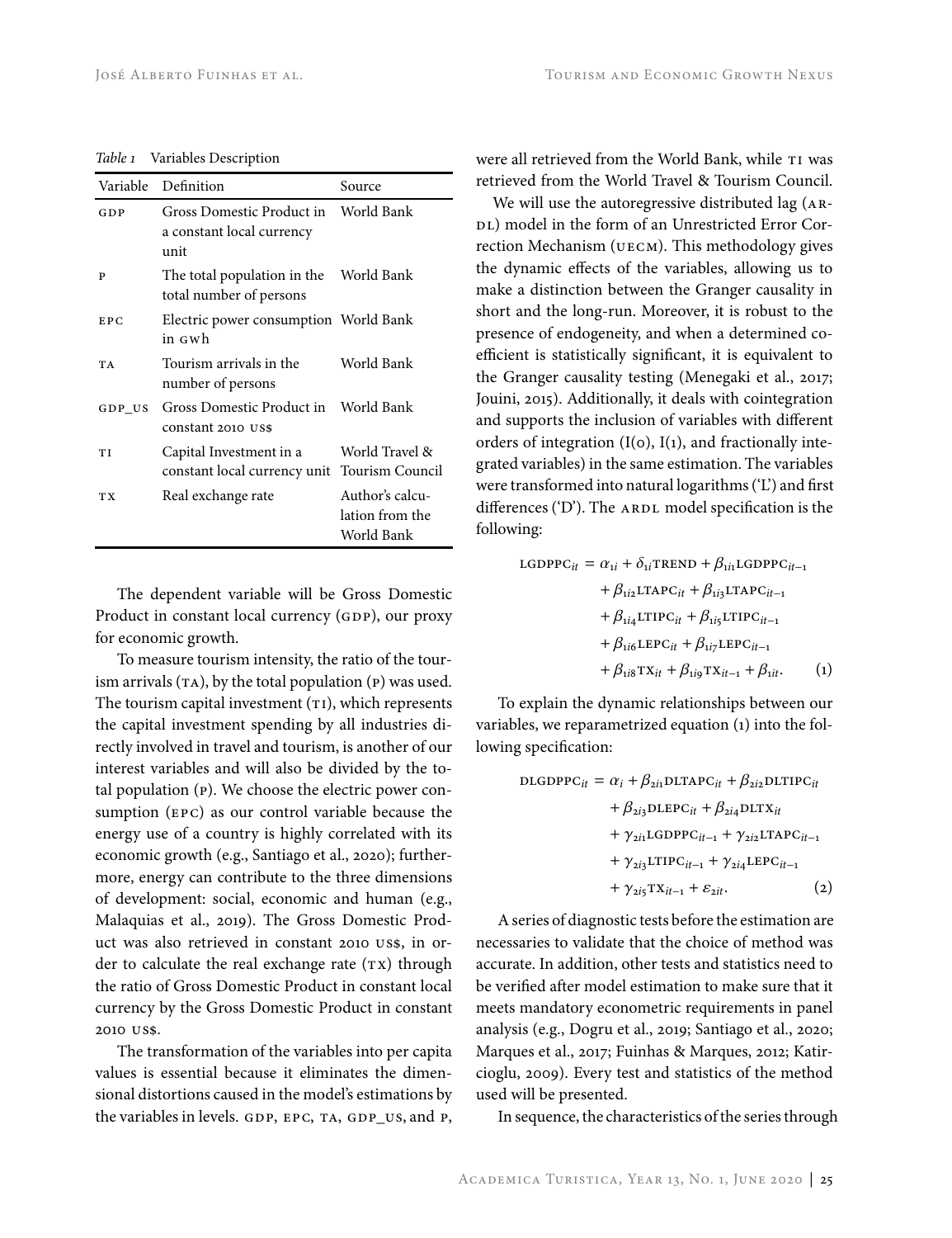| Variables | Descriptive statistics |           |           | Cross section dependence (CD) |          |            |          |           |
|-----------|------------------------|-----------|-----------|-------------------------------|----------|------------|----------|-----------|
|           | Obs                    | Mean      | Std. dev. | Min.                          | Max.     | CD-test    | Corr     | Abs(corr) |
| LGDPPC    | 439                    | 10.636    | 2.717     | 7.191                         | 16.194   | $45.25***$ | 0.664    | 0.781     |
| LTAPC     | 440                    | $-2.227$  | 1.045     | $-4.554$                      | $-0.169$ | $39.41***$ | 0.581    | 0.620     |
| LTIPC     | 440                    | $-13.571$ | 2.657     | $-18.376$                     | $-8.427$ | $26.41***$ | 0.390    | 0.524     |
| LEPC      | 440                    | 6.966     | 1.017     | 3.161                         | 8.873    | $44.95***$ | 0.661    | 0.805     |
| LT X      | 439                    | 2.184     | 2.546     | $-1.953$                      | 7.306    | $-0.29$    | 0.661    | 0.805     |
| DLGDPPC   | 417                    | 0.021     | 0.035     | $-0.126$                      | 0.150    | $23.06***$ | 0.348    | 0.378     |
| DLTAPC    | 418                    | 0.039     | 0.139     | $-0.812$                      | 1.258    | $10.71***$ | 0.161    | 0.237     |
| DLTIPC    | 418                    | 0.054     | 0.236     | $-0.859$                      | 1.059    | $14.47***$ | 0.219    | 0.313     |
| DLEPC     | 418                    | 0.029     | 0.075     | $-0.508$                      | 0.538    | $4.77***$  | 0.072    | 0.213     |
| DLTX      | 417                    | 0.000     | 0.004     | $-0.038$                      | 0.051    | $-1.02$    | $-0.016$ | 0.213     |

*Table 2* Descriptive Statistics and Cross-Sectional Dependence

*Notes* To achieve the results of descriptive statistics and to test the presence of cross-section dependence, the Stata commands sum and xtcd, respectively, were used. The CD test has  $N(o, 1)$  distribution under the H0: cross-section independence; \*\*\* denote statistical significance at 1% level.

the descriptive statistics as well as the results from the cross-section dependence test are presented. As can be observed, gdppc has one less observation (data on GDP fails for Haiti in 1995), but that is not a problem, because STATA 15.0 can correct this issue and continues to assume the panel to be a strongly balanced one. It is also possible to observe one less observation on TX because the variable was calculated using the GDP, and it is not a concern due to the same explanation. As previously stated, in Table 2, the results from the crosssection dependence test can be observed, where it can be concluded that cross-section dependence is present in all variables, except in real exchange rate  $(TX)$ .

Next, the correlation matrices and variance inflation factor (VIF) statistics are examined. The correlation matrix was used to check the degree of correlation that exists between the variables, while the VIF statistics was used to test for the presence of multicollinearity. The results of the correlation matrix only indicated the existence of a high level of correlation between LTIPC and LGDPPC, which is not a concern, given that the high correlation is with the dependent variable. A similar situation (high correlation between the  $LTX$  and  $LGDPPC$ ) is detected; again, this does not cause a problem for the estimation due to the same reason. The lower VIF and mean VIF values prove that

*Table 3* Correlation Matrices and VIF Statistics

|               | LGDPPC         | <b>LTAPC</b>  | LTIPC         | LEPC  | LTX         |
|---------------|----------------|---------------|---------------|-------|-------------|
| LGDPPC        | 1.000          |               |               |       |             |
| LTAPC         | 0.328          | 1.000         |               |       |             |
| LTIPC         | 0.753          | 0.069         | 1.000         |       |             |
| LEPC          | 0.364          | 0.449         | 0.409         | 1.000 |             |
| <b>LTX</b>    | 0.960          | 0.255         | 0.662         | 0.112 | 1.000       |
| $VIF^*$       | n.a.           | 2.70          | 1.59          | 1.85  | 2.36        |
|               |                |               |               |       |             |
|               | <b>DLGDPPC</b> | <b>DLTAPC</b> | <b>DLTIPC</b> | DLEPC | <b>DLTX</b> |
| DLGDPPC       | 1.000          |               |               |       |             |
| DLTAPC        | 0.352          | 1.000         |               |       |             |
| <b>DLTIPC</b> | 0.366          | 0.234         | 1.000         |       |             |
| DLEPC         | 0.290          | 0.092         | 0.117         | 1.000 |             |
| DLTX          | 0.191          | $-0.024$      | 0.044         | 0.026 | 1.000       |

*Notes* \* Mean vif 2.12. \*\* Mean vif 1.04.

multicollinearity is not a problem for this paper's estimation. Details are in the Table 3.

Because cross-sectional dependence seems not to be present on the real exchange rate  $(\text{rx})$ , the 1st generation panel unit root tests will also be computed. Next, the results of the Maddala and Wu test are presented in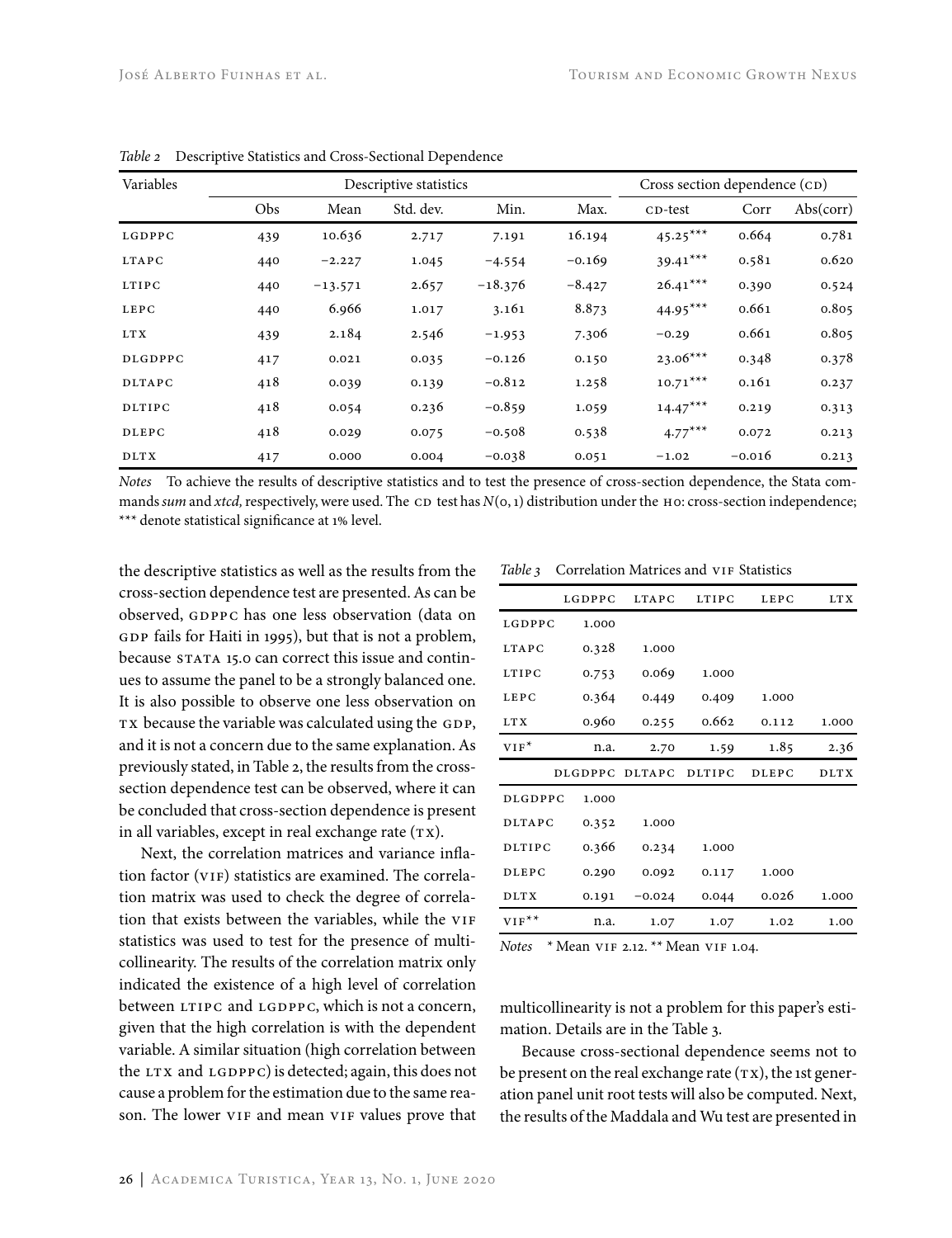| Variable | $WB (Zt-bar)$ |              |  |
|----------|---------------|--------------|--|
|          | Without trend | With trend   |  |
| LGDPPC   | $124.273***$  | 103.006***   |  |
| LTAPC    | $62.064*$     | 54.967       |  |
| LTIPC    | $63.009*$     | $92.398***$  |  |
| LEPC     | 39.485        | 32.364       |  |
| LT X     | $157.245***$  | $103.039***$ |  |
| DLGDPPC  | $124.273***$  | 103.006***   |  |
| DLTAPC   | 135.209***    | 101.564***   |  |
| DLTIPC   | $219.515***$  | 159.999***   |  |
| DLEPC    | 190.021***    | 203.790***   |  |
| DLTX     | 434.253***    | 388.412***   |  |

*Table 4* Maddala and Wu Panel Unit Roots Test (mw)

*Notes* \*, \*\*\* denote statistical significance at 10% and 1% level, respectively; Maddala and Wu (1999) Panel Unit Root Test (mw) assumes that cross-sectional independence, and HO: series is  $I(1)$ ; to compute this test, the Stata command *multipurt* was used.

Table 4. As the test of Maddala and Wu (1999) shows that there are variables presenting cross-sectional dependence, the veracity of the results is compromised for them. Thus, only the order of integration of the  $TX$ variable will be analysed. The result seems to indicate that the variable is I(0).

To see the order of integration of the remaining variables, the 2nd generation unit root tests, namely the augmented cross-sectional ips (cips) test by (Pesaran, 2007) were computed. This test was used because the presence of cross-sectional dependence was registered in most of the variables, and the 1st generation panel unit root tests turned out to be inefficient in these cases. The results of the cips test show that some variables are  $I(1)$  and others are  $I(0)$ , which is not a problem because the ARDL model supports these two levels of integration. These results confirm that the ARDL methodology is the best approach for the study (Table 5).

The Hausman test confronts random and fixed effects, and when the structure of the data is in the panel, it is necessary to test for the individual effects. In sequence, the results of the Hausman test are presented and, as we can be observed, the test rejects the null hy-

| Variable      | $CIPS (Zt-bar)$ |             |  |
|---------------|-----------------|-------------|--|
|               | Without trend   | With trend  |  |
| LGDPPC        | $-0.415$        | 0.734       |  |
| LTAPC         | $-2.368***$     | $-0.810$    |  |
| <b>LTIPC</b>  | $-4.151***$     | $-2.741***$ |  |
| <b>LEPC</b>   | $-0.185$        | 3.613       |  |
| LT X          | $-6.137***$     | $-4.030***$ |  |
| DLGDPPC       | $-3.435***$     | $-2.761***$ |  |
| <b>DLTAPC</b> | $-3.293***$     | $-2.233***$ |  |
| <b>DLTIPC</b> | $-6.388***$     | $-4.385***$ |  |
| DLEPC         | $-5.198***$     | $-5.945***$ |  |
| <b>DLTX</b>   | $-10.958***$    | $-8.922***$ |  |

*Table 5* Panel Unit Root test (cips)

*Notes* \*\*\* denote statistical significance at 1% level; Pesaran (2007) Panel Unit Root Test (CIPS) assumes that crosssectional dependence is in the form of a single unobserved common factor and  $H$ o: series is  $I(1)$ ; to compute this test, the Stata command *multipurt* was used.

*Table 6* Hausman Test

| Test         | FE VS RE               |
|--------------|------------------------|
| Hausman test | $\chi^2(8) = 48.46***$ |

*Notes* \*\*\* denotes significance at the 1% level; in both models, the Hausman test was performed with the *sigmamore* option. но: random effects are the most appropriate.

pothesis. This result led us to conclude that the fixed effects model is the proper specification for our estimation: the countries' individual effects are significant. In this estimation, the sigmamore option was used, which is a recurrent option in previous studies (e.g., Özokcu & Özdemir, 2017) (Table 6).

After the Hausman test, with the results pointing to the use of the fixed effects model, the next step is the execution of a group of specification tests. The results of the pre-tests still reveal details of the nature of the variables, information useful for models' estimation.

## **Results and Discussion**

To test for the presence of heteroscedasticity, we computed the modified Wald Test (null hypothesis: Homoscedasticity). The Pesaran test (null hypothesis: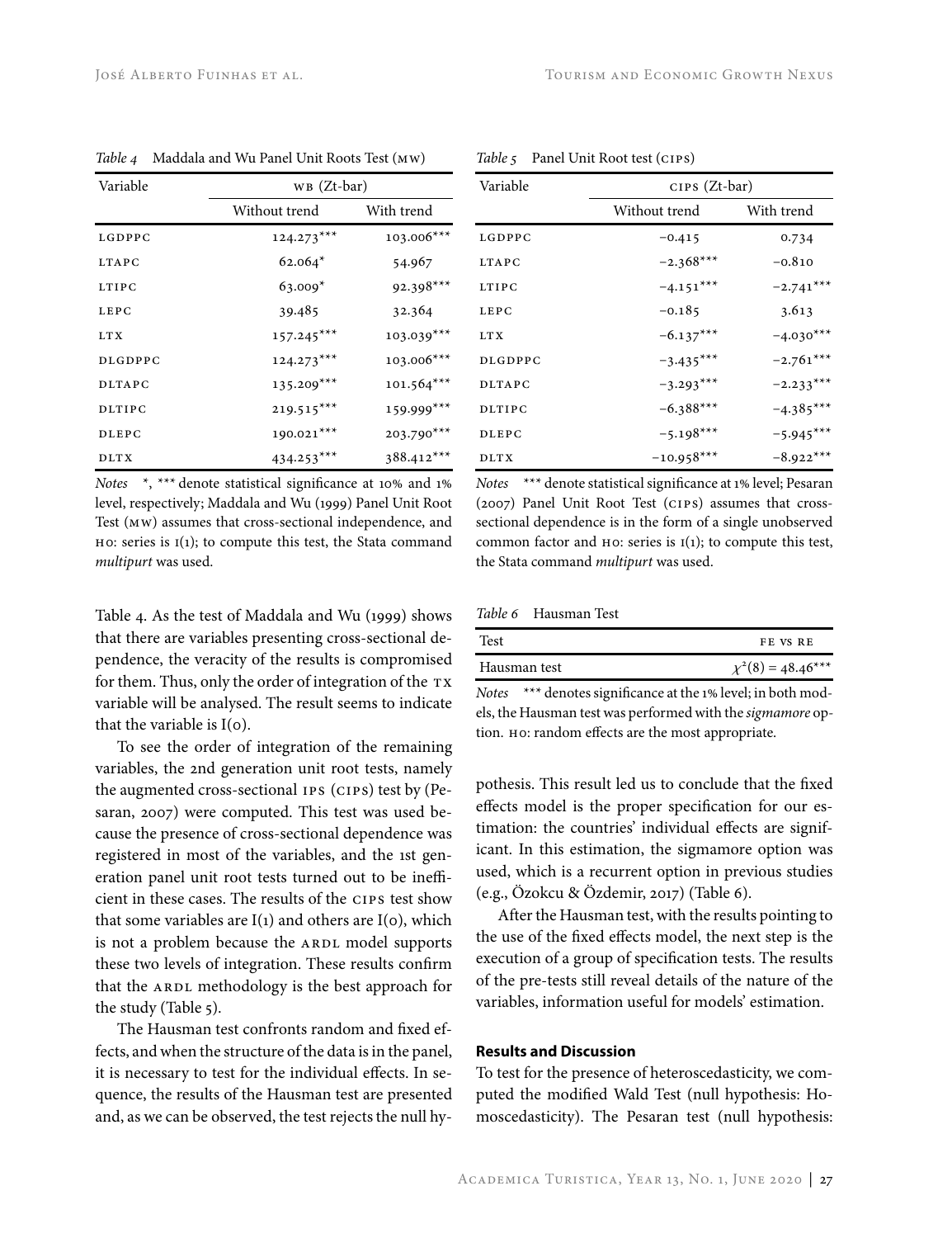*Table 7* Specification Tests

| <b>Test</b>        | <b>Statistics</b> |
|--------------------|-------------------|
| Modified Wald test | $354.940***$      |
| Pesaran's test     | $11.197***$       |
| Wooldridge test    | $59.396***$       |

*Notes* H0 of Modified Wald test:  $\sigma(i)^2 = \sigma^2$  for all *i*; H0 of Pesaran's test: residual are not correlated; но of Wooldridge test: no first-order autocorrelation; \*\*\* denotes statistical significance at 1% level.

residuals are not correlated and follow a normal distribution) to check for the presence of contemporaneous correlation was used. The Breush-Pagan Lagrangian multiplier test was also used to test if the variances across individuals are not correlated. In the present case, this test could not be applied because the number of countries in that sample is larger than the number of years in the study. Lastly, the Wooldridge test was used for autocorrelation to assess for the presence of serial correlation in our model.

The results from the previously mentioned tests are presented in Table 7, showing that heteroscedasticity, contemporaneous correlation, and first-order autocorrelation are all present in the model. All the statistics reject the null hypothesis of the respective specification tests.

Given these results, the Driscoll and Kraay (1998) estimator is the most appropriate estimator to use in estimations, because the standard errors produced by the estimator are robust to disturbances being crosssectional dependent, heteroskedastic and autocorrelated up to some lag.

In this model, both the trend, the tourism capital investment per capita, and the real exchange rate (both TI and TX on the long-run) were statistically insignificant and were thus retrieved from the model. After these conclusions, equation (2) was replaced by equation (3), which represents this more parsimonious model.

DLGDPPC<sub>it</sub> = 
$$
\alpha_i + \beta_{3i1}
$$
DLTAPC<sub>it</sub> +  $\beta_{3i2}$ DLTIPC<sub>it</sub>  
+  $\beta_{3i3}$ DLEPC<sub>it</sub> +  $\beta_{3i4}$ DLTX<sub>it</sub>  
+  $\gamma_{3i1}$ LGDPPC<sub>it-1</sub> +  $\gamma_{3i2}$ LTAPC<sub>it-1</sub>  
+  $\gamma_{3i3}$ LEPC<sub>it-1</sub> +  $\varepsilon_{it}$ . (3)

| Variable              | FE          | FE-DK       |
|-----------------------|-------------|-------------|
| Constant              | $0.722***$  | $0.722***$  |
| <b>DLTAPC</b>         | $0.084***$  | $0.084***$  |
| <b>DLTIPC</b>         | $0.035***$  | $0.035***$  |
| <b>DLEPC</b>          | $0.099***$  | $0.099***$  |
| DLTX                  | $1.694***$  | $1.694***$  |
| LGDPPC $(-1)$         | $-0.076***$ | $-0.076***$ |
| LTAPC $(-1)$          | $0.036***$  | $0.036***$  |
| LEPC $(-1)$           | $0.026***$  | $0.026*$    |
| Diagnostic statistics |             |             |
| N                     | 417         | 417         |
| $R^2$                 | 0.373       | 0.373       |

*Table 8* Estimation Results (Dependent Variable: DLGDPPC)

*Notes* \*\*\*, \* denote statistical significance at 1% and 10% level, respectively; to estimate the models, the Stata command *xtscc* was used.

*F*(7, 388) = 33.04\*\*\* *F*(7, 18) = 27.91\*\*\*

Specification tests were remade for the parsimonious model, and the results were in line with the previous ones (presence of heteroscedasticity, autocorrelation. and contemporaneous correlation in the model). The results of the estimations are presented in detail in Table 8. The results show that, in the shortrun, the tourism intensity, the tourism capital investment per capita, the electric energy consumption per capita, and the real exchange rate are all positive and statistically significant. Table 8 also shows a positive and statistically significant impact of both tourism intensity and electric power consumption on economic growth in the long-run. As we previously stated, the tourism capital investment and real exchange rate failed to show a statistically significant impact in the long-run and, for that reason, it was excluded from the estimation.

The long-run elasticities are not displayed in Table 8 because they had to be calculated through the ratio between the variable's coefficient and the LGDPPC coefficient, both lagged once, and this ratio was multiplied by –1. In Table 9, the impacts (short-run), elasticities (long-run), and the adjustment speed of the model (ecm) are shown.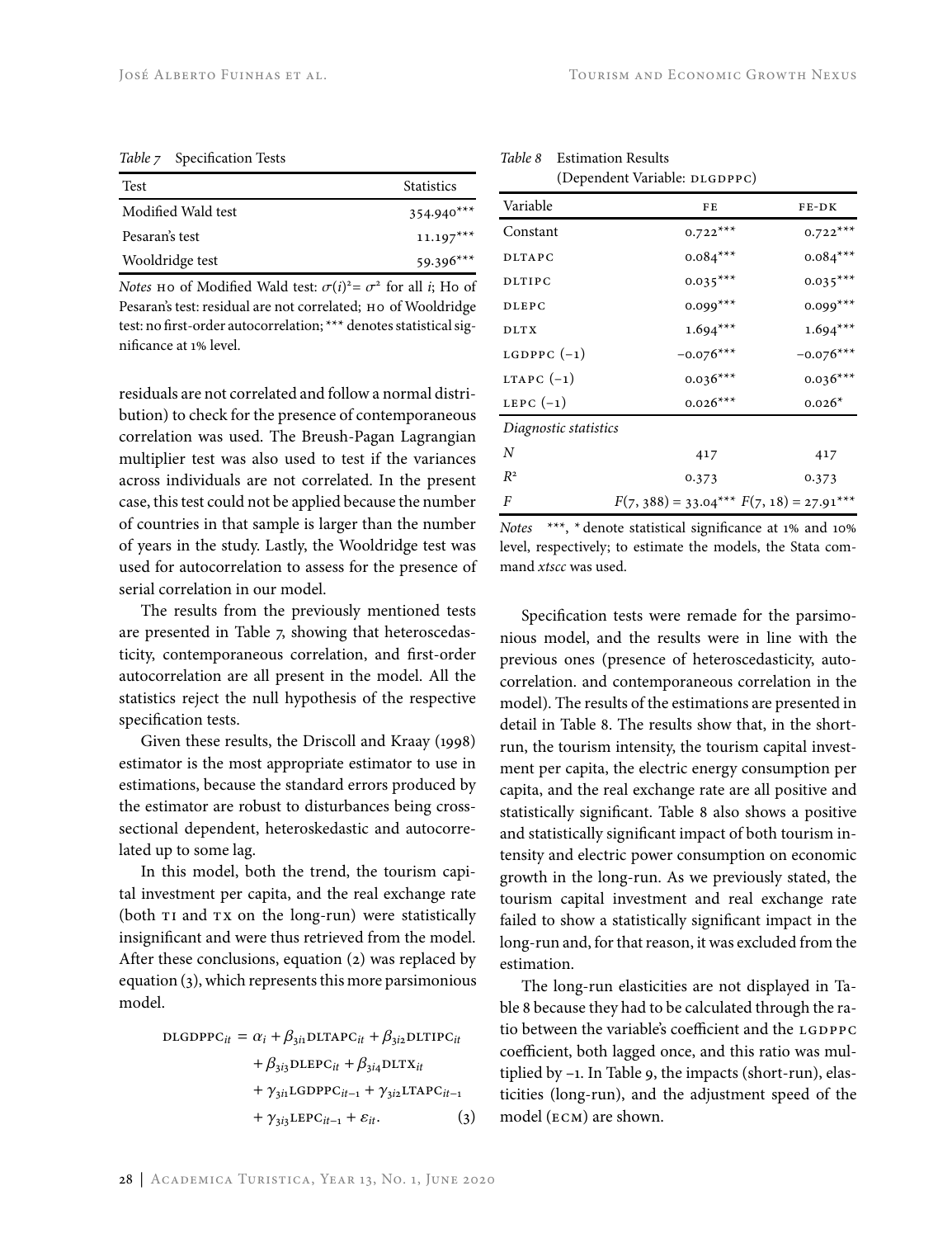| Variable                         | FE          | FE-DK       |
|----------------------------------|-------------|-------------|
| Short-run impacts                |             |             |
| DLTAPC                           | $0.084***$  | $0.084***$  |
| <b>DLTIPC</b>                    | $0.035***$  | $0.035***$  |
| <b>DLEPC</b>                     | $0.099***$  | $0.099***$  |
| <b>DLTX</b>                      | $1.694***$  | $1.694***$  |
| Long-run (computed) elasticities |             |             |
| <b>LTAPC</b>                     | $0.471***$  | $0.471***$  |
| LEPC                             | $0.345***$  | $0.345***$  |
| Speed of adjustment              |             |             |
| ECM                              | $-0.076***$ | $-0.076***$ |

*Table 9* Elasticities and Speed of Adjustment (Dependent Variable: DLGDPPC)

*Notes* \*\*\* denote statistical significance at 1% level, the ECM denotes the coefficient of the variable LGDPPC lagged once.

From Table 9, it can be seen that the Latin America and Caribbean countries' economic growth was positively affected by the tourism arrivals per capita (tourism intensity) and by the electric power consumption per capita, both in the short and long runs, while the positive effects of tourism capital investment per capita and real exchange rate were only detected in the short run.

Latin America and Caribbean countries suffer from serious political, economic and social problems and therefore, once these problems had an impact on the economic growth of these countries, we considered the relevant shocks, which affected their economies between 1995 and 2014.

In 1997, the Mexican government adopted the National Program for Development Finance (NPFDF). In Uruguay, in 2002, a bank crisis occurred, due to the country's over-dependence on Argentina, which was also in depression. This depression was mainly due to currency devaluation. In the Dominican Republic, in 2003, a financial crisis was caused by bank failure.

In Venezuela, the oil strike in 2002–2003 followed in 2004 with an impressive rise in the oil prices. Trinidad and Tobago are very dependent on exports; in 2003m this country registered a massive increase in GDP, which could be associated with the Venezuelan

| Variable              | FE                                               | FE-DK       |
|-----------------------|--------------------------------------------------|-------------|
| Constant              | $0.732***$                                       | $0.732***$  |
| DLTAPC                | $0.069***$                                       | $0.069***$  |
| DLTIPC                | $0.034***$                                       | $0.034***$  |
| DLEPC                 | $0.092***$                                       | $0.092***$  |
| <b>DLTX</b>           | $1.708***$                                       | $1.708***$  |
| LGDPPC $(-1)$         | $-0.075***$                                      | $-0.075***$ |
| LTAPC $(-1)$          | $0.028***$                                       | $0.028***$  |
| LTIPC $(-1)$          | 0.004                                            | $0.004***$  |
| LEPC $(-1)$           | $0.029***$                                       | $0.029**$   |
| ARG2002               | $-0.129***$                                      | $-0.129***$ |
| ARG2009               | $-0.079***$                                      | $-0.079***$ |
| CB2005                | $0.064***$                                       | $0.064***$  |
| CB2006                | $0.071***$                                       | $0.071***$  |
| RD 2003               | $-0.062***$                                      | $-0.062***$ |
| H <sub>2009</sub>     | $-0.052**$                                       | $-0.052***$ |
| MEX1997               | $0.058**$                                        | $0.058***$  |
| MEX2009               | $-0.079***$                                      | $-0.079***$ |
| TT2003                | $0.067***$                                       | $0.067***$  |
| TT <sub>200</sub> 6   | $0.101***$                                       | $0.101***$  |
| TT2009                | $-0.075***$                                      | $-0.075***$ |
| UR2002                | $-0.084***$                                      | $-0.084***$ |
| <b>VEN2002</b>        | $-0.087***$                                      | $-0.087***$ |
| VEN2003               | $-0.068***$                                      | $-0.068***$ |
| <b>VEN2004</b>        | $0.101***$                                       | $0.101***$  |
| Diagnostic statistics |                                                  |             |
| Ν                     | 417                                              | 417         |
| $R^2$                 | 0.586                                            | 0.586       |
| F                     | $F(23, 372) = 22.90*** F(23, 18) = 940114.75***$ |             |

*Table 10* Estimation Results (Corrected for Shocks, Dependent Variable: DLGDPPC)

*Notes* \*\*\* and \*\* denote statistical significance at 1% or 5% level, respectively; to estimate the models, the Stata command *xtscc* was used.

instability in the same year, which led to a search for a new hydrocarbon exporting country, which benefitted Trinidad and Tobago.

In 2006, Trinidad and Tobago, due to a rise in the oil and gas prices and an increase in the foreign direct investment (FDI), expanded their energy sector.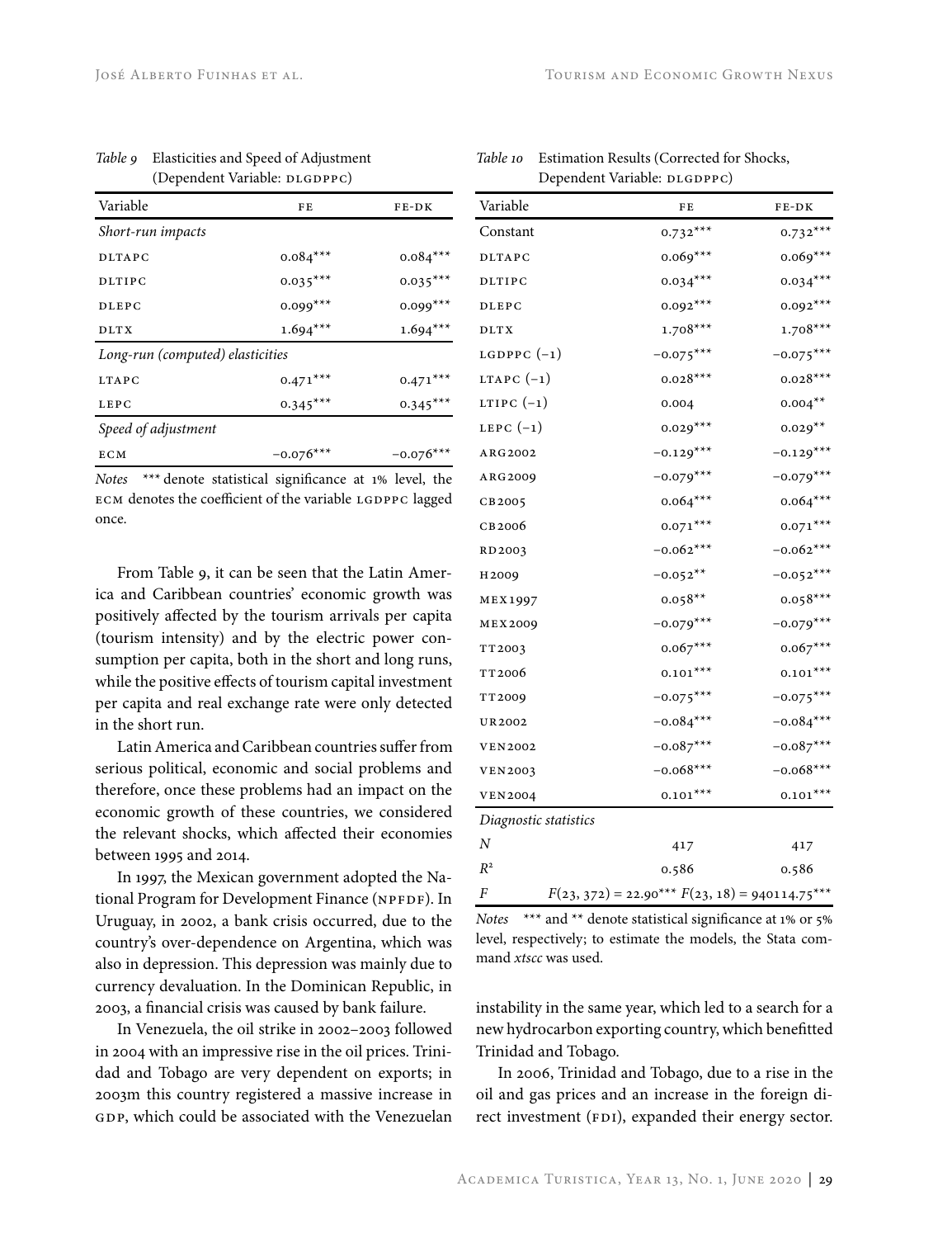| Variable                         | FE          | FE-DK       |  |  |
|----------------------------------|-------------|-------------|--|--|
| Short-run impacts                |             |             |  |  |
| <b>DLTAPC</b>                    | $0.069***$  | $0.069***$  |  |  |
| <b>DLTIPC</b>                    | $0.034***$  | $0.034***$  |  |  |
| DLEPC                            | $0.092***$  | $0.092***$  |  |  |
| DLT X                            | $1.708***$  | $1.708***$  |  |  |
| Long-run (computed) elasticities |             |             |  |  |
| LTAPC                            | $0.368***$  | $0.377***$  |  |  |
| LTIPC                            | 0.047       | $0.057***$  |  |  |
| LEPC                             | $0.418***$  | $0.385***$  |  |  |
| Speed of adjustment              |             |             |  |  |
| ECM                              | $-0.075***$ | $-0.075***$ |  |  |

## *Table 11* Impacts, Elasticities and Speed of Adjustment (Model Corrected for Shocks, Dependent Variable: DLGDPPC)

*Notes* \*\*\* denote statistical significance at 1% level, the ECM denotes the coefficient of the variable LGDPPC lagged once.

In 2005, Cuba had a development of the tourism sector and was registered a reduction in the unemployment rate. In 2006, the highest economic growth in the history of Cuba happened as a result of Cuba's so-called energy revolution (e.g., Suárez et al., 2012). Other shocks that were considered were in Argentina, Haiti, Mexico and Trinidad and Tobago (all in 2009) and that can be due to the financial crisis of 2008 followed by a global recession. Details in Table 10.

What was said previously about some economic problems in these countries indicates the existence of outliers in Argentina (2002), Cuba (2005, 2006), the Dominican Republic (2003), Mexico (1997), Trinidad and Tobago (2003, 2006), and Venezuela (2002, 2003, 2004). To control the detected outliers, dummies were added on the model to represent these events and correct them. Dummies ARG2002, ARG2009, RD2003, H2009, MEX2009, TT2009, UR2002, VEN2002, and VEN2003 represent a break, while CB2005, CB2006, mex1997, tt2003, tt2006 and ven2004 represents a peak. In Table 11, the impacts, elasticities and speed of adjustment of the model are shown.

From Table 11, it can be seen that the Latin America and Caribbean countries economic growth was positively affected by the tourism arrivals per capita (tourism intensity) and by the electric power consumption per capita, both in the short and long run. After the correction of the shocks, the tourism investment per capita has become statistically significant, not only on the short-run but also in the long-run. In addition, it had a positive impact on economic growth, becoming one of its main drivers. The real exchange rate has a significant and positive impact on economic growth but only in the short-run.

Regarding the ecm, from Table 11, it can be seen that its coefficient is negative and statistically significant, which indicates the presence of long-memory between the variables. This value represents the speed of adjustment of the model, i.e., the speed at which the dependent variable returns to equilibrium after changes in our independent variables. As can be observed, the speed of adjustment of the model is relatively slow.

The positive impacts of the electric power consumption per capita on the economic growth of these countries, both in the short and long-run, were expected, given that energy is seen as a driving force for growth (e.g., Hatemi-J & Irandoust, 2005). Additionally, it has high explanatory power in empirical growth models. Moreover, many authors consider energy variables crucial to explain countries' economic growth (e.g., Toman & Jemelkova, 2003). The real exchange rate, as previously stated, had a positive impact on the economic growth in the short run. The importance of the exchange rate to the policy and economic growth could benefit the countries that were in the early stages of economic development (Habib et al., 2017). Thus, because the countries used in this investigation are developing countries, this impact was expected. In the long run, with countries becoming more developed and prosperous, the real exchange rate could become irrelevant to growth (Aghion et al., 2009).

Given these results, the policymakers from Latin America and the Caribbean should be cautious in the adoption of energy conservation policies, since the economic output of these countries seems to be strongly linked with energy consumption, in the present case, with the electric power consumption per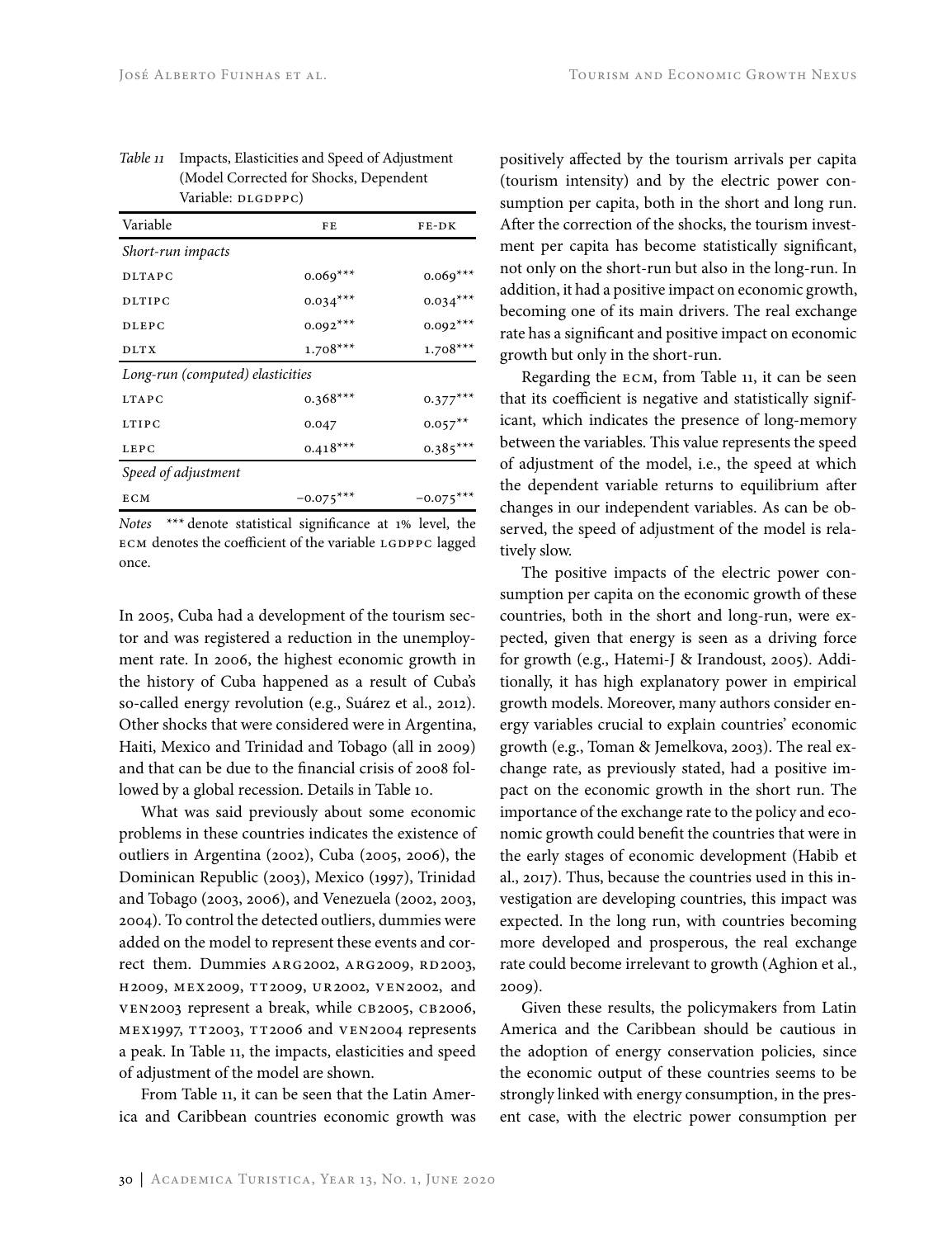capita. Measures that lead to a reduction in its consumption appear to be able to affect the economic growth of Latin America and Caribbean countries adversely.

Regarding the central question of the present study, it can be seen that both variables (tourism intensity and tourism capital investment) seem to have had a positive impact on growth, which confirms both of the hypotheses. The results of this study also corroborate those of other authors that studied the relationship between the tourism sector and economic growth for some countries from this region (e.g., Shahzad et al., 2017; Tang & Abosedra, 2014; Amaghionyeodiwe, 2012).

Given these results, we think that the countries from our sample should continue to attract as many tourists as possible at the same time, while the industries directly involved in travel and tourism should continue to increase the levels of their investments, given that both factors have a positive impact on economic growth. This is congruent with the findings of Du et al. (2016) that tourism's contribution to the longrun growth of an economy comes through its role as an integral part of a broader development strategy.

## **Conclusion**

In order to answer to the central question of this study, the autoregressive distributed lag (ARDL) model was used to assess the impacts, in both the short and long-run, of tourism on the economic growth of 22 Latin America and Caribbean countries. The specification tests showed that cross-sectional dependence, heteroscedasticity, contemporaneous correlation, and first-order autocorrelation were present in the model, which led to the Discroll Kraay estimator with fixed effects being used. The Error Correction Mechanism (ecm) is statistically significant and negative, which indicates the presence of cointegration/long-memory relationships between the variables in the study.

From the results, it is possible to observe that, in the short run, tourism intensity, capital investment, electric power consumption, and real exchange rate have a positive and significant impact on the economic growth of the Latin America and Caribbean countries, with the electric power consumption per capita being the main driver of the growth. In the long-run, all variables were shown to be significant and have a positive impact on growth. The tourism arrivals and electric power consumption have been revealed to be the principal drivers of economic growth in this region.

Therefore, the tourism intensity and capital investment, both on short and long-run, had a positive impact on the economic growth of the Latin America and Caribbean countries, which supports Hypotheses 1 and 2.

The main finding of this investigation is that once that tourism has a positive impact on the economic growth of this region, which means that an increase on the tourism intensity leads an increase on the economic growth, this region should increase the level of investment in this sector. The policymakers of the Latin America and Caribbean region should continue to develop measures aimed to attract as many tourists as possible while simultaneously promoting the investment in their travel and tourism industries. The country's economies have to invest more in human capital directly involved with the tourism sector and invest more in marketing to promote the region of Latin America and the Caribbean in addition to other economic sectors.

When a tourist chooses one destination, the majority of them (or all of them) do so considering the economic situation, the level of security, and the public health conditions of the region. Consequently, the policymakers should increase the level of the investments in healthcare (both to residents and tourists), which could happen through international partnerships with tourism agencies, for example, and should also increase the security in the region.

However, they also must pay attention to the other economic sectors so that their countries do not become extremely dependent on tourism activity. Excessive investment in the tourism sector, while neglecting the other sectors of the economy may lead these countries to a 'deindustrialisation' situation.

The use of energy consumption or electric power consumption directly related to tourism should be included in further research because it is a limitation of this investigation, as is the temporal horizon that ends in 2014. Another limitation of the study is analysing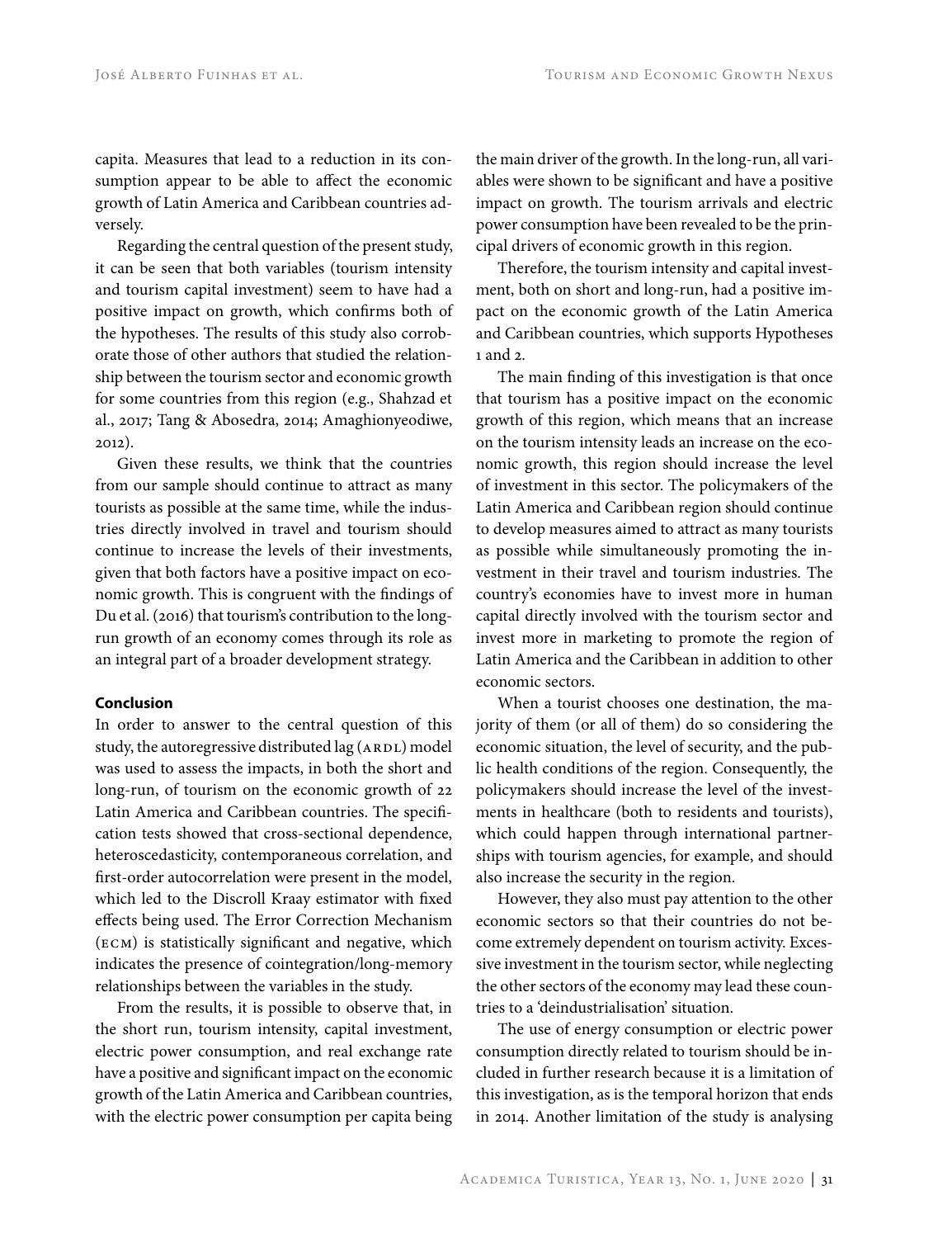the exchange rate behaviour with on linear analysis, which is different from what is commonly addressed in the literature, non-linear methods (e.g., Dogru et al., 2019; Irandoust, 2019).

We note that another gap in the tourism literature and economic growth that may be incorporated in future research: the inclusion of exogenous variables representing instability (e.g., political instability). Thus, allowing a more robust empirical approach to the current problems of the countries of the region (e.g., Venezuela, Brazil, Argentina, Bolivia) could guarantee greater veracity of the results (e.g., Arslanturk et al., 2011; Chen & Chiou-Wei, 2009).

## **Acknowledgments**

CEBER, R&D unit funded by national funds through fct – Fundação para a Ciência e a Tecnologia, ip, project UIDB/05037/2020; NECE, R&D unit funded by national funds through  $FCT - Fundação para a Ciência e a Tec$ nologia, IP, project UIDB/04630/2020; CEFAGE, R&D unit funded by national funds through FCT – Fundação para a Ciência e a Tecnologia, IP, project UIDB/04007/ 2020.

#### **References**

- Aghion, P., Bacchetta, P., Rancière, R., & Rogoff, K. (2009). Exchange rate volatility and productivity growth: The role of financial development. *Journal of Monetary Economics, 56*(4), 494–513.
- Algieri, B. (2006). International tourism specialisation of small countries. *International Journal of Tourism Research, 8*(1), 1–12.
- Al-mulali, U., Fereidouni, H. G., Lee, J. Y. M., & Mohammed, A. H. (2014). Estimating the tourism-led growth hypothesis: A case study of the Middle East countries. *Anatolia, 25*(2), 290–298.
- Amaghionyeodiwe, L. A. (2012). Research note: A causality analysis of tourism as a long-run economic growth factor in Jamaica. *Tourism Economics, 18*(5), 1125–1133.
- Arslanturk, Y., Balcilar, M., & Abidin, Z. (2011). Time-varying linkages between tourism receipts and economic growth in a small open economy. *Economic Modelling, 28*(1–2), 664–671.
- Aslan, A. (2014). Tourism development and economic growth in the Mediterranean countries: Evidence from panel Granger causality tests. *Current Issues in Tourism, 17*(4), 363–372.
- Balaguer, J., & Cantavella-Jordá, M. (2002). Tourism as a long-run economic growth factor: The Spanish case. *Applied Economics, 34*(7), 877–884.
- Belucio, M., Antunes, J., Fernandes, F., Fuinhas, J. A. & Martin, M. B. L. (2018, November). Revisiting the tourism on Latin America: A panel analysis. Paper presented at SemeAd 2018 – xxi Seminário em Administração da Universidade de São Paulo.
- Bianchi, C., Mingo, S., & Fernandez, V. (2018). Strategic management in Latin America: Challenges in a changing world. *Journal of Business Research, 105,* 306–309.
- Blake, A., Sinclair, M. T., & Soria, J. A. C. (2006). Tourism productivity: Evidence from the United Kingdom. *Annals of Tourism Research, 33*(4), 1099–1120.
- Brida, J. G., Cortes-Jimenez, I., & Pulina, M. (2016). Has the tourism-led growth hypothesis been validated? A literature review. *Current Issues in Tourism, 19*(5), 394–430.
- Brida, J. G., Lanzilotta, B., & Pizzolon, F. (2016). Dynamic relationship between tourism and economic growth in mercosur countries: A nonlinear approach based on asymmetric time series models. *Economics Bulletin, 36*(2), 879–894.
- Brida, J. G., Lanzilotta, B., & Risso, W. A. (2008). Turismo y crecimiento económico: El caso de Uruguay. *Revista de Turismo y Patrimonio Cultural, 6*(3), 481–492.
- Cannonier, C., & Burke, M. G. (2019). The economic growth impact of tourism in small island developing states – Evidence from the Caribbean. *Tourism Economics, 25*(1), 85– 108.
- Cárdenas-García, P. J., Sánchez-Rivero, M., & Pulido-Fernández, J. I. (2015). Does tourism growth influence economic development? *Journal of Travel Research, 54*(2), 206–221.
- Chen, C., & Chiou-wei, S. Z. (2009). Tourism expansion, tourism uncertainty and economic growth: New evidence from Taiwan and Korea. *Tourism Management, 30*(6), 812–818.
- Cortes-Jimenez, I., & Pulina, M. (2010). Inbound tourism and long-run economic growth. *Current Issues in Tourism, 13*(1), 61–74.
- Dogru, T., & Bulut, U. (2018). Is tourism an engine for economic recovery? *Tourism Management, 67,* 425–434.
- Dogru, T., Isik, C., & Sirakaya-Turk, E. (2019). The balance of trade and exchange rates: Theory and contemporary evidence from tourism. *Tourism Management, 74,* 12–23.
- Driscoll, J. C., & Kraay, A. C. (1998). Consistent covariance matrix estimation with spatially dependent panel data. *Review of Economics and Statistics, 80*(4), 549–560.
- Du, D., Lew, A. A., & Ng, P. T. (2016). Tourism and economic growth. *Journal of Travel Research, 55*(4), 454–464.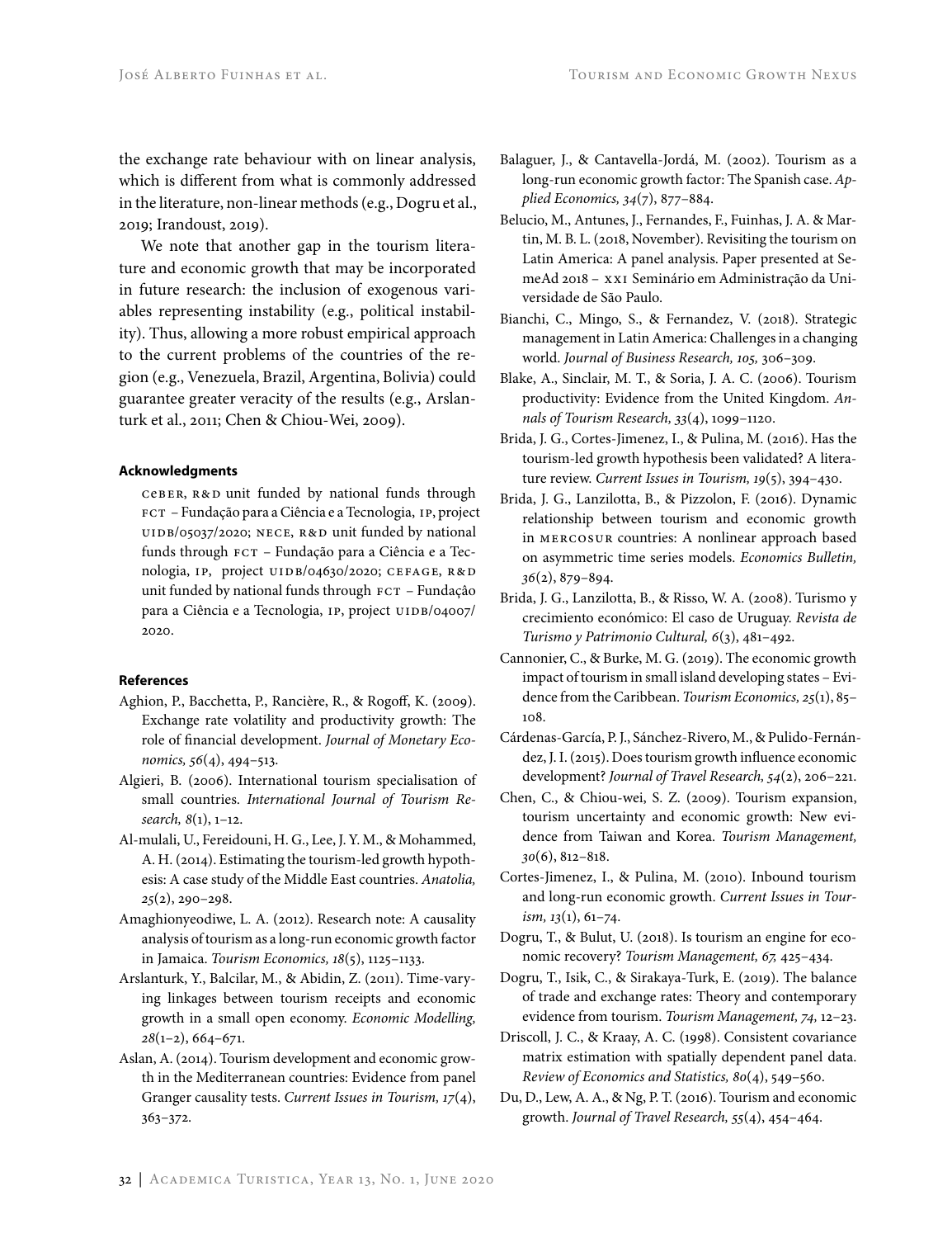- Durbarry, R. (2004). Tourism and economic growth: The case of mauritius. *Tourism Economics, 10*(4), 389–401.
- Eugenio-Martin, J. L., Martín Morales, N., & Scarpa, R. (2004). Tourism and economic growth in Latin American countries. *ssrn Electronic Journal, 26,* 1–28.
- Fuinhas, J. A., & Marques, A. C. (2012). Energy consumption and economic growth nexus in Portugal, Italy, Greece, Spain and Turkey. *Energy Economics, 34*(2), 511–517.
- Garza, N., & Ovalle, M. C. (2019). Tourism and housing prices in Santa Marta, Colombia: Spatial determinants and interactions. *Habitat International, 87,* 36–43.
- Gunduz, L., & Hatemi-J, A. (2005). Is the tourism-led growth hypothesis valid for Turkey? *Applied Economics Letters, 12*(8), 499–504.
- Habib, M. M., Mileva, E., & Stracca, L. (2017). The real exchange rate and economic growth: Revisiting the case using external instruments. *Journal of International Money and Finance, 73*(1), 386–398.
- Hatemi-J, A., & Irandoust, M. (2005). Energy consumption and economic growth in Sweden: A leveraged bootstrap approach (1965–2000). *International Journal of Applied Econometrics and Quantitative Studies, 2*(4), 87–98.
- Holzner, M. (2011). Tourism and economic development? The beach disease? *Tourism Management, 32*(4), 922– 933.
- Husein, J., & Kara, S. M. (2011). Research note: Re-examining the tourism-led growth hypothesis for Turkey. *Tourism Economics, 17*(4), 917–924.
- International Monetary Fund. (2018, 16 July). *World economic outlook update.* https://www.imf.org/en/ Publications/WEO/Issues/2018/07/02/world-economic -outlook-update-july-2018
- Irandoust, M. (2019). On the relation between exchange rates and tourism demand: A nonlinear and asymmetric analysis. *The Journal of Economic Asymmetries, 20,* 1–10.
- Jouini, T. (2015). Efficient multistep forecast procedures for multivariate time series. *Journal of Forecasting, 34*(7), 604–618.
- Katircioglu, S. T. (2009). Revisiting the tourism-led-growth hypothesis for Turkey using the bounds test and Johansen approach for cointegration. *Tourism Management, 30*(1), 17–20.
- Lanza, A., & Pigliaru, F. (2000). Tourism and economic growth: Does country's size matter? *Rivista internazionale di scienze economiche e commerciali, 47,* 77–85.
- Lee, C. C., & Chang, C. P. (2008). Tourism development and economic growth: A closer look at panels. *Tourism management, 29*(1), 180–192.
- Malaquias, R., Borges Junior, D., Malaquias, F., & Albertin,

A. (2019). Climate protection or corporate promotion? Energy companies, development, and sustainability reports in Latin America. *Energy Research & Social Science, 54,* 150–156.

- Malta, G. A. P., Braga, S. S., & Barbosa, M. F. P. (2019). Conceptions of economic development and the understanding of the role of tourism in poverty reduction. *Brazilian Journal of Tourism Research, 13*(2), 16–31.
- Marques, L. M., Fuinhas, J. A., & Marques, A. C. (2017). Augmented energy-growth nexus: economic, political and social globalization impacts. *Energy Procedia, 136,* 97– 101.
- Massidda, C., & Mattana, P. (2013). A svecm analysis of the relationship between international tourism arrivals, GDP and trade in Italy. *Journal of Travel Research*, 52(1), 93–105.
- Maximiliano, K. (2014). Problems of tourism safety in Latin America: Foreword two. In P. E. Tarlow (Ed.), *Tourism security: Strategies for effectively managing travel risk and safety* (pp. xxi–xxiv). Butterworth-Heinemann.
- Menegaki, A. N., Marques, A. C., & Fuinhas, J. A. (2017). Redefining the energy-growth nexus with an index for sustainable economic welfare in Europe. *Energy, 141,* 1254– 1268.
- Nissan, E., Galindo, M. A., & Méndez, M. T. (2011). Relationship between tourism and economic growth. *Service Industries Journal, 31*(10), 1567–1572.
- Özokcu, S., & Özdemir, Ö. (2017). Economic growth, energy, and environmental Kuznets curve. *Renewable and Sustainable Energy Reviews, 72,* 639–647.
- Payne, J. E., & Mervar, A. (2010). Research note: The tourismgrowth nexus in Croatia. *Tourism Economics, 16*(4), 1089–1094.
- Pesaran, M. H. (2007). A simple panel unit root test in the presence of cross-section dependence. *Journal of Applied Econometrics, 22*(2), 265–312.
- Risso, W. A., & Brida, J. G. (2008). The contribution of tourism to economic growth: An empirical analysis for the case of Chile. *European Journal of Tourism Research, 2*(2), 178–185.
- Rivera, M. A. (2017). The synergies between human development, economic growth, and tourism within a developing country: An empirical model for ecuador. *Journal of Destination Marketing and Management, 6*(3), 221–232.
- Santiago, R., Fuinhas, J. A., & Marques, A. C. (2020). The impact of globalization and economic freedom on economic growth: The case of the Latin America and Caribbean countries. *Economic Change and Restructuring, 53*(1), 61–85.